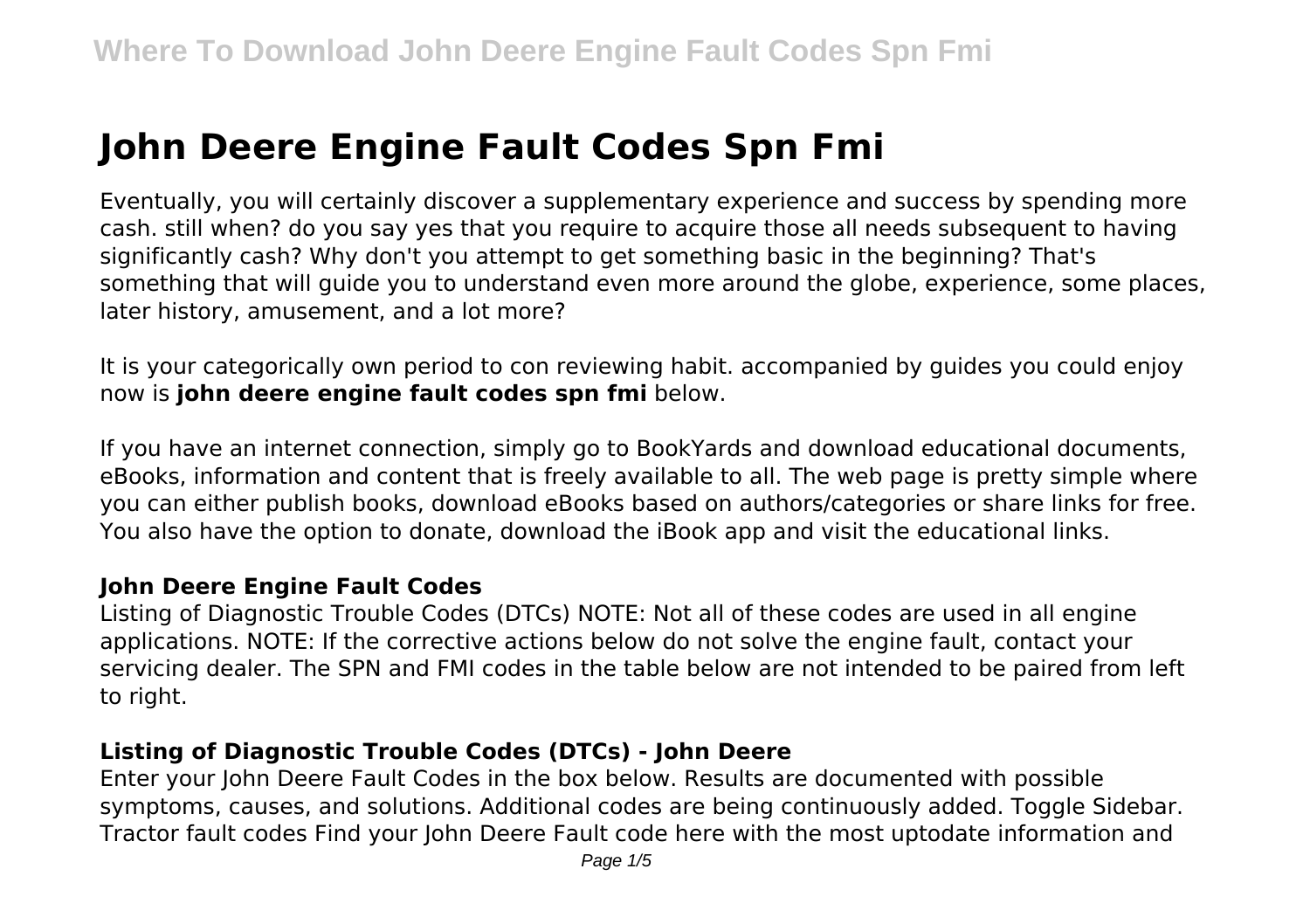advice.

# **Fault Codes - JD Agri Parts | John Deere Parts**

Fuel Level Circuit Problem. Turn key switch to RUN position (engine off). Check fuel level. If code returns, have John Deere dealer repair at earliest convenience. CCU 000096.17: Fuel Level Low: Turn key switch to RUN position (engine off). Check fuel level. If code returns have John Deere dealer repair at earliest convenience. CCU 000107.00

#### **Diagnostic Trouble Codes - John Deere**

Diagnostic trouble codes of the engine control unit (ECU) ECU 000097.03 - Engine system - The problem with the signal Water in the fuel. Arrange repair as soon as possible through a John Deere dealer. ECU 000097.04. ECU 000097.16 - Engine water trap full - Remove water from water trap.

## **John Deere Fault Codes List - Wiring Diagrams**

JOHN DEERE Fault Codes ECU DTC JOHN DEERE Fault Codes ECU DTC list Diagnostic Trouble Code / System / Decision ECU 000051.14 Propulsion system EGR failure. Engine power is limited. ECU 000094.17 Propulsion system Fuel pressure is low. Check fuel supply and filters. ECU 000094.18 Propulsion system Fuel pressure is low. Engine power is limited. […]

## **JOHN DEERE Fault Codes ECU**

ECU - Engine Control Unit Diagnostic Trouble Codes / Service Fault Codes (Cummins Control Unit) NOTE: Following Cummins engine codes are pointed out in two ways: First the John Deere DTCs and afterwards the Cummins SFCs (Service Fault Codes).

# **ECU - Engine Control Unit Diagnostic Trouble ... - John Deere**

Contact your John Deere dealer at your convenience. ECU/A00 - Engine Control Unit Diagnostic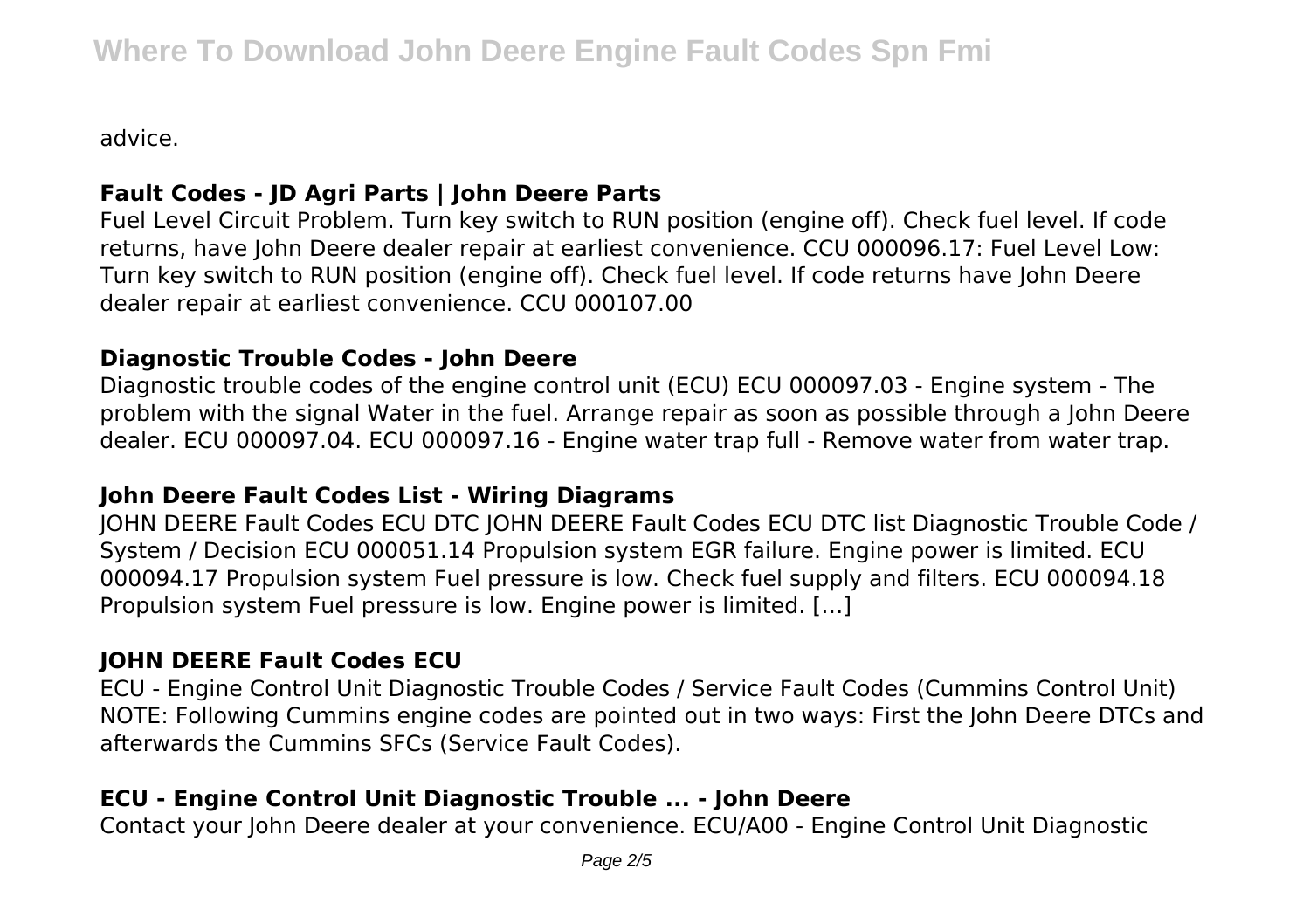Trouble Codes Control Unit SPN FMI Pri. Description; ECU/A00: 94: 01: 1: Fuel pressure too low - less than 300 kPa/44 PSI. (12.5 L) ECU/A00: 94: 03: 1/2: Fuel Pressure Sensor voltage out of range high.

#### **Diagnostic Trouble Codes - John Deere**

John Deere Diagnostic Trouble Codes (DTC) List OUO6075,0003839 -19-07JUL04-1-15.pdf: 513.7kb: Download: John Deere Diagnostic Trouble Codes (DTCs) — Listing – RK80614,000004B-19-20160801.pdf: 193.6kb: Download: John Deere Diagnostic Trouble Codes (DTCs) List – OUCC002,0002737 -19-18JUL07.pdf: 292kb: Download

#### **John Deere diagnostic code list PDF download ...**

000096.03. Fuel Sensor Voltage Incorrect. Check connections and wiring. 000096.16. Fuel Sensor Reading Out of Range. Check connections and wiring. 000100.01. Low Engine Oil Pressure. Check engine oil.

## **Diagnostic Trouble Codes (DTC) List - John Deere**

The engine power derate diagnostic trouble code informs the operator that the ECU has detected a condition such as high coolant temperature and is derating the engine by limiting the maximum amount of fuel available to the

## **DTC 1569.31 - ENGINE IN POWER DERATE CONDITION**

Output Fault Detected. 3 - 7. This code indicates that the vehicle control unit has detected an electrical problem in the engine wiring harness and the vehicle control unit's internal resettable fuse has tripped to protect the system. • Inspect engine harness for pinched or chafed wires. PTO Circuit Open. 5 - 6

## **Diagnostic Real-Time Codes (Z900M and Z900R ... - John Deere**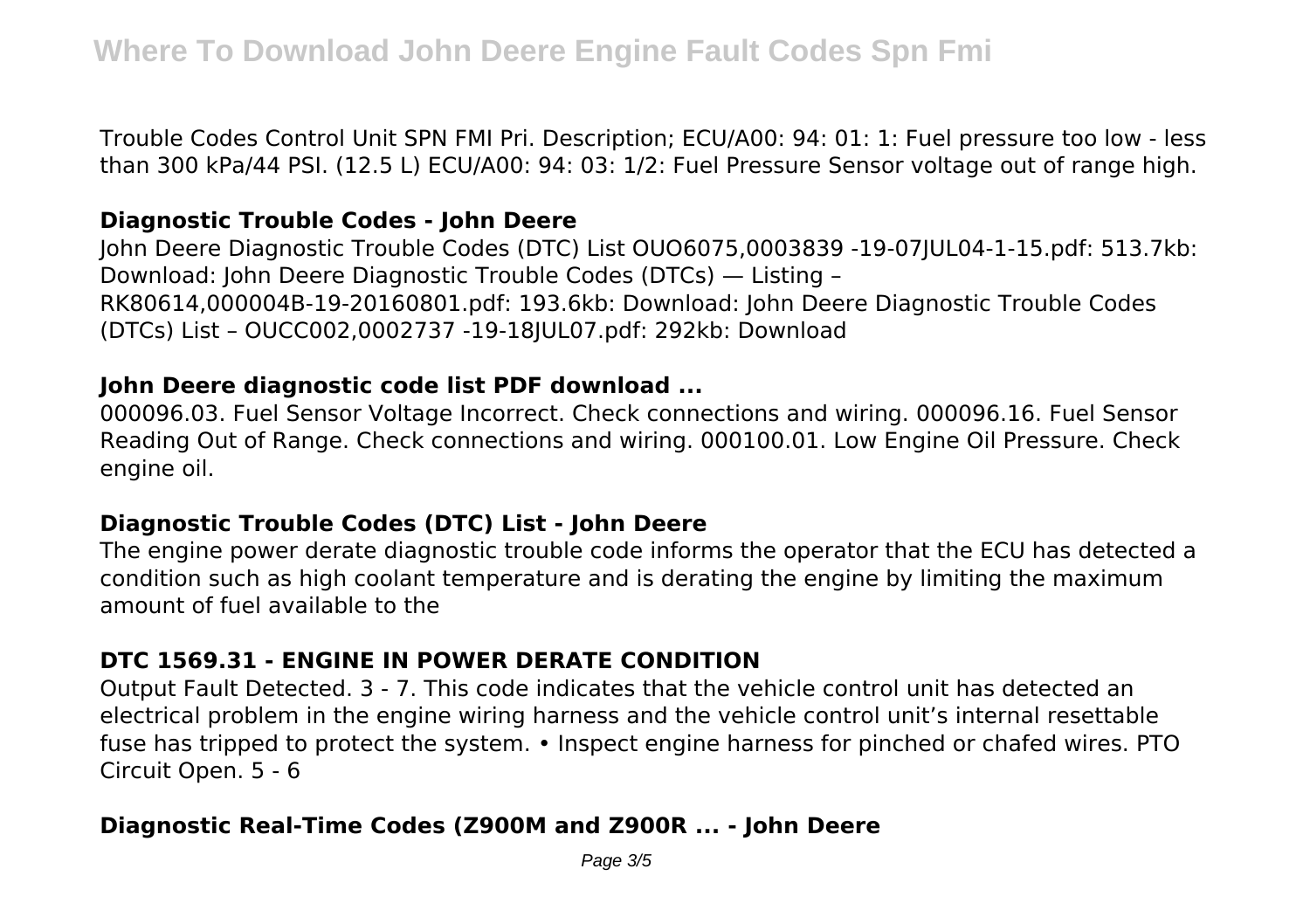Injection Pump initiated engine protection due to Diagnostic Trouble Code 174.31, 1076.02, 1077.12, 1078.07 or 1078.31. Engine will derate. (9540) A00: 1078: 07: 2: The Pump Control Unit receives a crank signal from the Engine Control Unit that is moderately different than the internal timing within the Pump. Engine will be derated. (9540) A00: 1078: 11: 2

### **Diagnostic Trouble Codes - John Deere**

Press "MENU" on the monitor for 5 seconds until "CODES" appears on the display. Press "SELECT" to view the machine and engine diagnostic codes. Write down any codes that appear in the system for your records. Press "SELECT" to scroll through the codes until "END" appears on the display.

#### **How to Clear Codes on A John Deere Skid ... - Papé Machinery**

if the code is intermittent it may be a loose wire check fuses f02/16 ign and f02plb/05 ign (serial break tractors are f04/16 and f02plb/05 it may also relate to can bus terminator fault if so replace or contact ezsolutions. BCU2005.09. incorrect can bus message from uic.

## **Fault Codes | JD Agri Parts - John Deere Parts**

This Heavy Duty code reader for John Deere equipment enables you to read the fault codes that relate to the check engine light on your machinery. It will work with your specific equipment as listed in the drop down boxes above, so please select. With this code reader, you can quickly find out trouble causes (troubleshooter) of electronically controlled systems on your equipment, by simply connecting the device to your equipment's diagnostic socket, whilst reading the trouble code (DTC) shown ...

## **John Deere Diagnostic Scanner Fault Code Reader ...**

My 2005 John Deere 317 is showing codes f9d5, f974, and f9h9. Can you help me diagnose. ... My 2006 John Deere 320 skid steer is giving me trouble. ... Have power untill engine starts then after